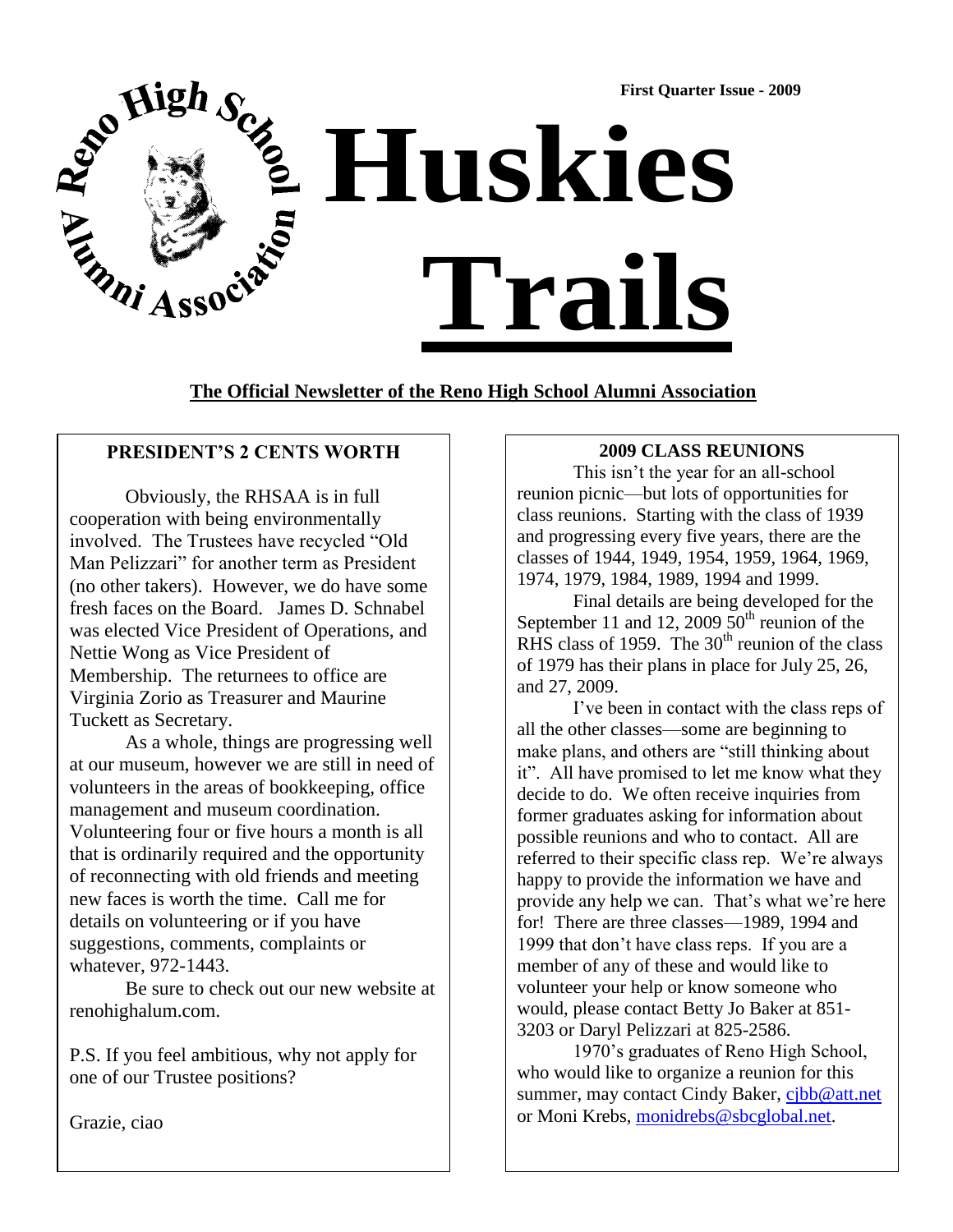This is the current list of the Reno High Alumni Class Representatives. You will notice there are no representatives for the years 1970, 1971, 1981, 1983, 1990, 1993, 1994, 2002, 2003, 2004, 2005, 2006 & 2007. If anyone from one of these classes would like to be a class representative, please contact Betty Jo Baker at (775) 825-2586 or (775) 851-3203, or e-mail us at [rhsaa@renohighalum.com.](mailto:rhsaa@renohighalum.com)

1935------------- Beverly Ruddock, 9485 Fleetwood Dr., Lemmon Valley, NV 89506, (775) 972-7509 1936 & 1937--- Chester & Lena Green, 1660 Marla Dr., Reno, NV 89509, (775) 323-7275 1938------------- Rita Daniels, 1476 Gaucho Lane, Reno, NV 89521, (775) 851-6050, [danielsrita@sbcglobal.net](mailto:danielsrita@sbcglobal.net) 1939------------- Charlotte Wilcox, 25 Coleman Dr., Reno, NV 89503, (775) 746-1004 1940------------- Barbara Rabenstine, 1061 Whitaker Dr., Reno, NV 89503, (775) 323-7829, [grammabarbie@prodigy.net](mailto:grammabarbie@prodigy.net) 1941------------- Dorothy McKaig, 670 Hunter Lake Dr., Reno, NV 89509, (775) 322-7287 1942------------- Bill Grundy, 1685 Palisades Dr., Reno, NV 89509, (775) 3225936 1943------------- Len & Lois Crocker, 4255 Palomino Circle, Reno, NV 89519, (775) 747-2774, [lencrocker@sbcglobal.net](mailto:lencrocker@sbcglobal.net) 1944------------- Marge Olsen, 565 Urban Road, Reno, NV 89509, (775) 826-4706, [olsen4706@aol.com](mailto:olsen4706@aol.com) 1945------------- Guenther Brueckner, 1665 Plymouth Way, Sparks, NV 89431, (775) 358-1494, [pmbrueckner@gbis.com](mailto:pmbrueckner@gbis.com) 1946------------- Frank & Jane Marfisi, 2110 Driscoll Dr., Reno, NV 89509, (775) 322-0023 1946------------- Jodie Wagner, 1945 Fourth St. Apt. 3, Sparks, NV 89431, (775) 331-9467 1947------------- Gerry Atwood, 1685 California Ave., Reno, NV 89509, (775) 323-1192 1948------------- Jacquelyn Rossow, 70 Robin Pl., Reno, NV 89509, (775) 323-0520[, lrossow@charter.net](mailto:lrossow@charter.net) 1949------------- Joyce McCarty, 855 Lyman Ave., Reno, NV 89509, (775) 324-7886, [joycem@softcom.net](mailto:joycem@softcom.net) 1950------------- Jean Binns, 1720 Allen St., Reno, NV 89509, (775) 322-6856, [jbinns@aies.net](mailto:jbinns@aies.net) 1951------------- Betty Jo Baker, 2060 Rockhaven Dr., Reno, NV 89511, (775) 851-3203 1952------------- Daryl Pelizzari, 2490 Kiowa Way, Reno, NV 89506, (775) 972-1443, [dpelizzari@gbis.com](mailto:dpelizzari@gbis.com) 1952------------- Maurine Tuckett, 3560 Southampton Dr., Reno, NV 89509, (775) 323-6738, [maurinetuc@aol.com](mailto:maurinetuc@aol.com) 1953------------- Joanne Petre, 869 Daniel Dr., Reno, NV 89509, (775) 323-7770, [Joanne.petre@gmail.com](mailto:Joanne.petre@gmail.com) 1954------------- Jackie Powers, 4920 Plumas St., Reno, NV 89509, (775) 825-6868, [jackiepowers@softcom.net](mailto:jackiepowers@softcom.net) 1954------------- Dawn Rusk, 4790 Caughlin Pkwy #513, Reno, NV 89519, (775) 825-9206, [dar9206@aol.com](mailto:dar9206@aol.com) 1955------------- Joe Granata, 5225 Dolores Dr., Sparks, NV 89436, (775) 425-6777, [cappyjoe@sbcglobal.net](mailto:cappyjoe@sbcglobal.net) 1956------------- Jerry Smith, PO Box 7201, Reno, NV 89510, (775) 826-8994, [jerrysmith.38@charter.net](mailto:jerrysmith.38@charter.net) 1957------------- Sue Schroeder, 619 Marsh Ave., Reno, NV 89509, (775) 323-8887, [suschroed@hotmail.com](mailto:suschroed@hotmail.com) 1958------------- Jerry & Carole Gribble, 811 W. Musser St., Carson City, NV 89703, (775) 882-3004, [rhs1958@nvbell.net](mailto:rhs1958@nvbell.net) 1959------------- Lavonne Frost, 1414 E. Telegraph St., Carson City, NV 89701, (775) 883-5755, [lillifrost@msn.com](mailto:lillifrost@msn.com) 1960------------- Dave Minedew, 4250 Ross Dr., Reno, NV 89509, (775) 747-1101, [minedew1@aol.com](mailto:minedew1@aol.com) 1961------------- Barbara Goss. 1940 Royal Dr., Reno, NV 89503, (775) 747-5713, [ardency328@cs.com](mailto:ardency328@cs.com) 1962------------- Cheri Huntoon, 3627 Willowdale, Sparks,NV 89434,97750,(775) 626-3627 [chuntoon@washoe.k12.nv.us](mailto:chuntoon@washoe.k12.nv.us) 1963------------- Gayle Carlson, 745 Cordone Ave, Reno, NV 89502, (775) 329-8558, [pgcar745@sbcglobal.net](mailto:pgcar745@sbcglobal.net) 1964------------- Linda Giossi, 1130 Wheeler Ave., Reno, NV 89502, (775) 322-8411, [lgio@msn.com](mailto:lgio@msn.com) 1965------------- Barbara Gardner, 10035 Aniane St., Reno,NV 89521, (775) 746-3597 1966------------- Anita Giossi, 2755 Monterey Dr., Reno, NV 89509, (775) 826-7175 1967-------------Earlene Forsythe, 2660 W. Lake Ridge Shores, Reno, NV 89519, (775) 827-2630 1968-------------Kathy Flanigan, 12645 Buckthorn Lane, Reno, NV 89511, (775) 852-2509, [Kathy.flanigan@ctxmort.com](mailto:Kathy.flanigan@ctxmort.com) 1968------------- George Hatjakes, 2116 Thomas Jefferson Dr., Reno NV 89509 (775) 323-1865, [georgeh@dicksonrealty.com](mailto:georgeh@dicksonrealty.com) 1969------------- Deborah Lundgren, 3530 Brighton Way, Reno, NV 89509, (775) 322-1801, [deborahreno@charter.net](mailto:deborahreno@charter.net) 1972------------- Liane McCombs, 105 Greensburg Circle, Reno, NV 89509, (775) 786-5186 1973------------- Karen Manca, 4385 Lloyd Way, Reno, NV 89502, (775) 826-0776, [ckmanca@sbcglobal.net](mailto:ckmanca@sbcglobal.net) 1974------------- Tina Ford, 180 Pascus Place, Sparks, NV 89431, (775) 331-6651, [tina0156@sbcglobal.net](mailto:tina0156@sbcglobal.net) 1975------------- Yvonne Griffith, 1045 Pineridge Dr., Reno, NV 89509, (775) 829-0575, [mygriff@sbcglobal.net](mailto:mygriff@sbcglobal.net) 1976------------- Virginia Jeppson, 2970 Bryan St., Reno, NV 89503, (775) 682-8063 1977------------- Karen Hunsader, 1617 Gemtown Dr., Reno, NV 89521, (775) 851-8250, [khunsader@charter.net](mailto:khunsader@charter.net) 1978------------- Kris Wines, 35 Palm Desert Ct., Sparks, NV 89436, (775) 425-6641, [kwines@sppc.com](mailto:kwines@sppc.com) 1979------------- Randi Thompson, 1435 Coronet Dr., Reno, NV 89509, (775) 322-7216, [randithompson@sbcglobal.net](mailto:randithompson@sbcglobal.net)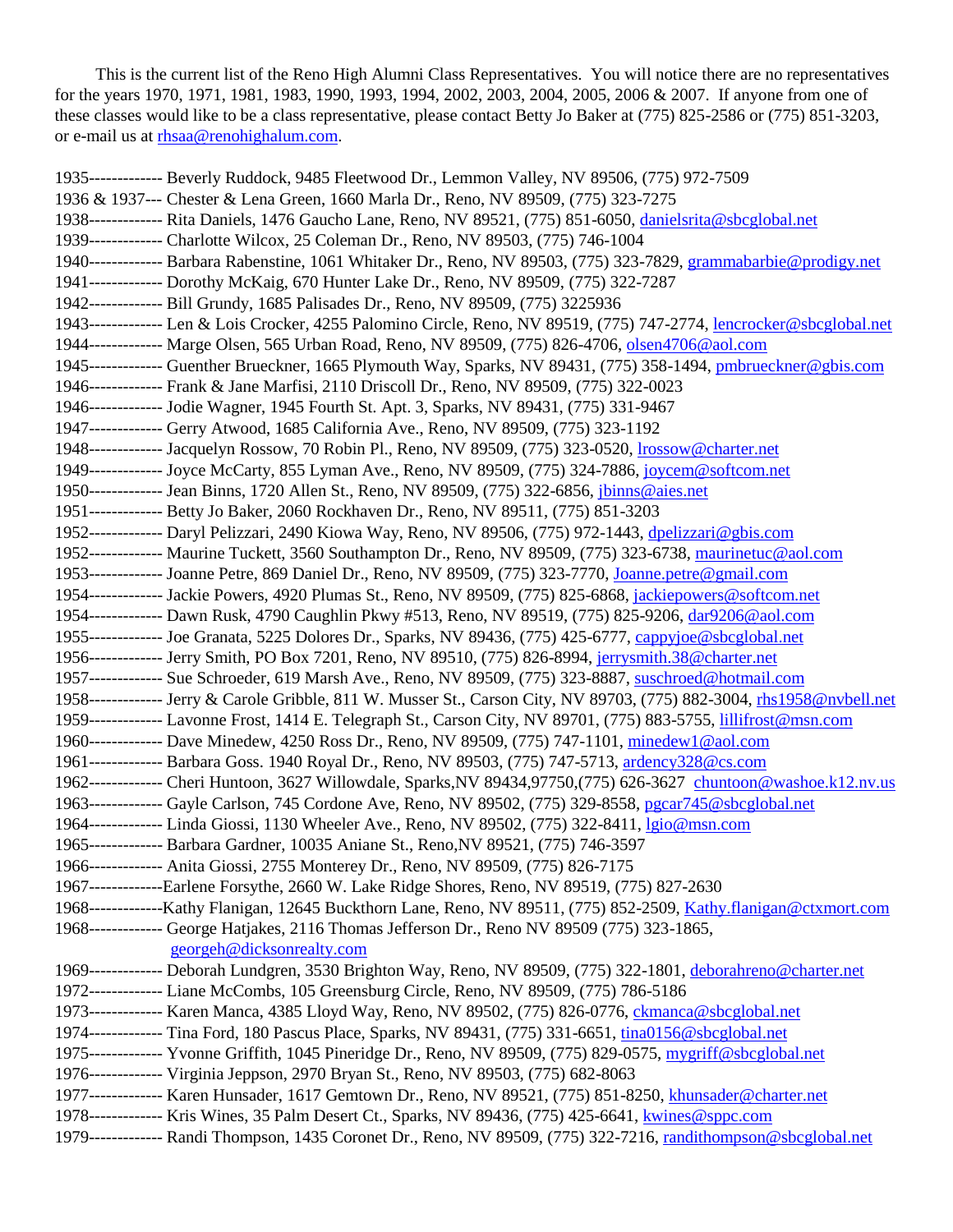| 1980------------- Shelly Walters, 1255 Westwood Dr., Reno, NV 89509, (775) 329-6447, walters.1@sbcglobal.net |
|--------------------------------------------------------------------------------------------------------------|
| 1982------------- Kim Maya, 1664 Knox Ave., Reno, NV 89509, (775) 849-3590, the mayas @charter.net           |
| 1982------------- Dawn Potter, 207 Marchmont Ct., Reno, NV 89511, (775) 8497930, potterdawn@hotmail.com      |
| 1984------------- Jim Walther, 13970 Dogleg Lane, Broomfield, CO 80020, (303) 905-5254, jim@jimwalther.com   |
| 1985------------- Paige Taylor, 660 Shamrock Lane, Reno, NV 89509, (775) 322-6660                            |
| 1986------------- Scott & Rochelle Kozell, 425 Grant St., Healdsburg, CA 95448, (707) 431-7918               |
| 1987------------- Honoree Wilson, 23295 Gardenia Dr. Corona, CA 92883, (909) 277-3505, hmw33@aol.com         |
| 1988------------- Leslie Smith, 4289 Waterhole Road, Reno, NV 89519, (775) 746-1696                          |
| 1989------------- Angela Jacobs, 32404 Crown Valley Pkwy, Dana Pt., CA 92629, akevatz@hotmail.com            |
| 1991------------- Kristi Van Gorder, 1540 Clough Road, Reno, NV 89509, (775) 329-0508                        |
| 1992------------- Nicole Ribeiro, 1920 Viewcrest Dr., Reno, NV 89511, (775) 851-3904, (916) 276-2979         |
| 1995------------- Jennifer Grundy, 2245 Pennswood Way, Reno, NV 89509, (775) 827-6314                        |
| 1996------------- Danielle Harsh, 1046 W.57 <sup>th</sup> St., San Bernardino, CA 92407, (909) 844-2028      |
| danielleharsh@hotmail.com                                                                                    |
| 1997------------- Tara O'Brien, 11122 Morrison St. #105, North Hollywood, CA 91601, (310) 985-8272,          |
| $97$ rhsreunion@gmail.com                                                                                    |
| 1998------------- Julie Tomkins, 1885 San Pablo Dr., Reno, NV 89521, (775) 852-9351, (775) 327-3422          |
| 1999------------- Ashley Lawton, PO Box 1026, Carmel Valley, CA 93924, (775) 772-8306, annelawton@aol.com    |
| 2001------------- Sarah Bear, 1025 Sumac St., Reno, NV 89509, (775) 786-7424, sbear@unr.nevada.edu           |



 **NOW AND THEN AT RENO HIGH**

**NOW:** If you have driven by Reno High lately, you may have noticed a new brick "R" planter on the front lawn. This planter is slightly larger than the original and has rounded tiles on top for seating and upward facing spotlights that will enhance future plantings. Generous donations from Link Piazzo made this improvement possible. Thank you so much Link Piazzo.

**THEN:** The original planter, built in the late 1960's, was financed by large amount of green stamps that were found when Mr. Robert Benson, the Vice Principal at the time, was cleaning out the walk-in office safe.

Mr. Benson was Reno High's head football coach from 1959 until 1967. He assumed the office of Vice Principal the following fall semester.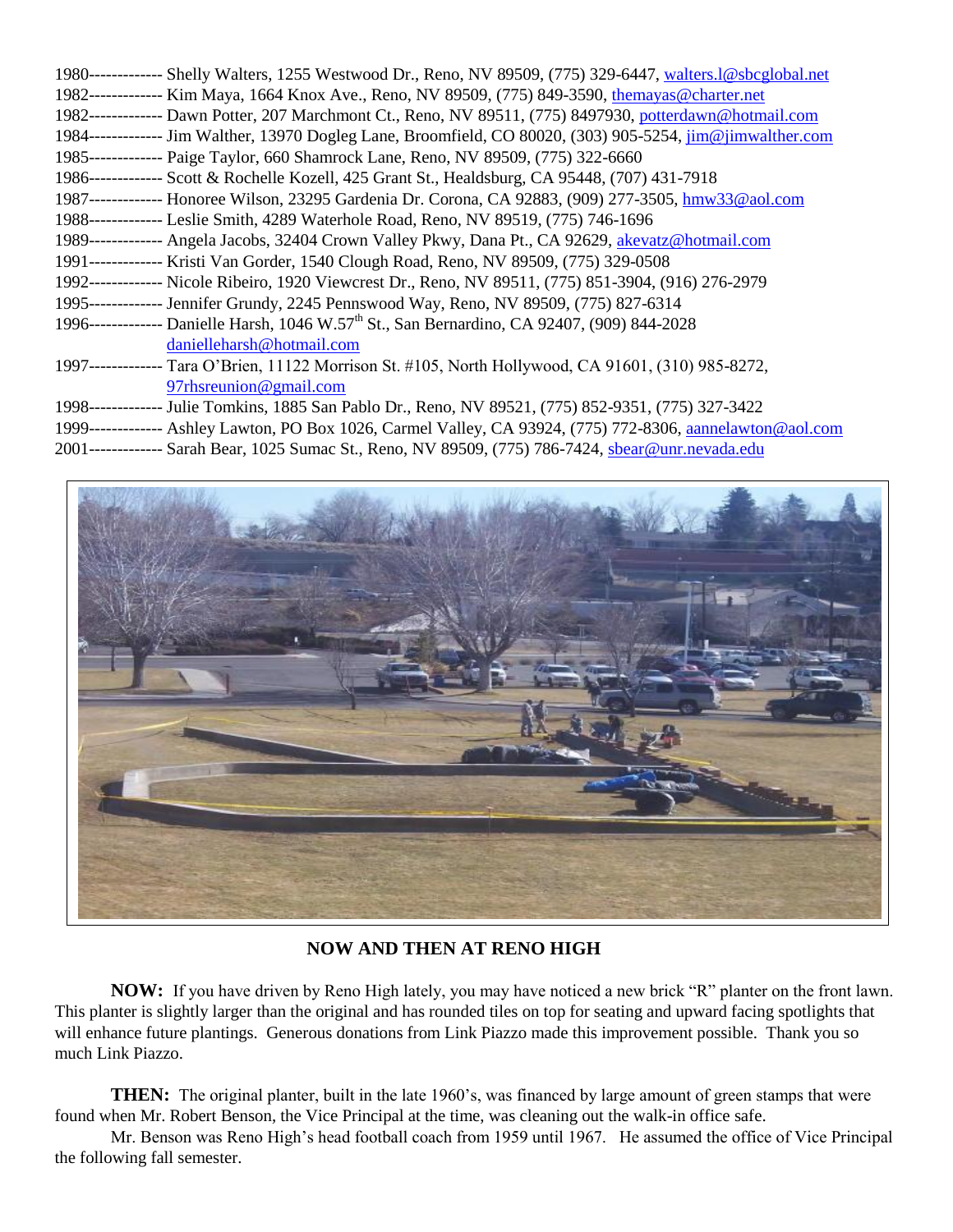### **THEN: (CONTINUED)**

The 1966-67 ReWaNe staff dedicated that year's book to Robert Benson. This is the article.

The 1966-67 yearbook staff is dedicating this year's book to Mr. Robert Benson. Mr. Benson was born in Cheyenne, Wyoming, where he received his high school diploma. His college years began at Colorado State University where he played football and worked toward his physical education degree. Mr. Benson received his teaching certificate in physical education at Wyoming State University and achieved his Masters Degree in school administration at the University of Nevada. Mr. Benson's teaching career began in Ranchero, Wyoming, fourteen years ago. After teaching there for two years, he came to Reno High School. He has been head football coach at Reno High School since 1959. He has coached the Reno High School varsity football team to a State Championship in 1963, and to Northern Conference titles in 1961, 1962, and 1965. This year, 1966, is Mr. Benson's final year as head



football coach. In the 1967-68 school year Mr. Benson will concentrate his efforts on student citizenship as a vice principal of Reno High School. We, the yearbook staff, are proud to dedicate our annual to one who has done so much for Reno High.



Fifty years ago, in 1959, the ReWaNe published it's first color photo. I know you cannot see the color in this newsletter, but the picture at the left is the one in question. We believe the girl is Sharon Cassidy and the boy is Jerry Anastassatos

The photograph was taken across the street from Reno High on

Foster Drive. We are assuming that the photographer chose Jerry Anastassatos because he was student body president and Sharon Cassidy because of her colorful (red) sweater.

In any case, if you think we have incorrect information about the identity of this couple, please let us know.

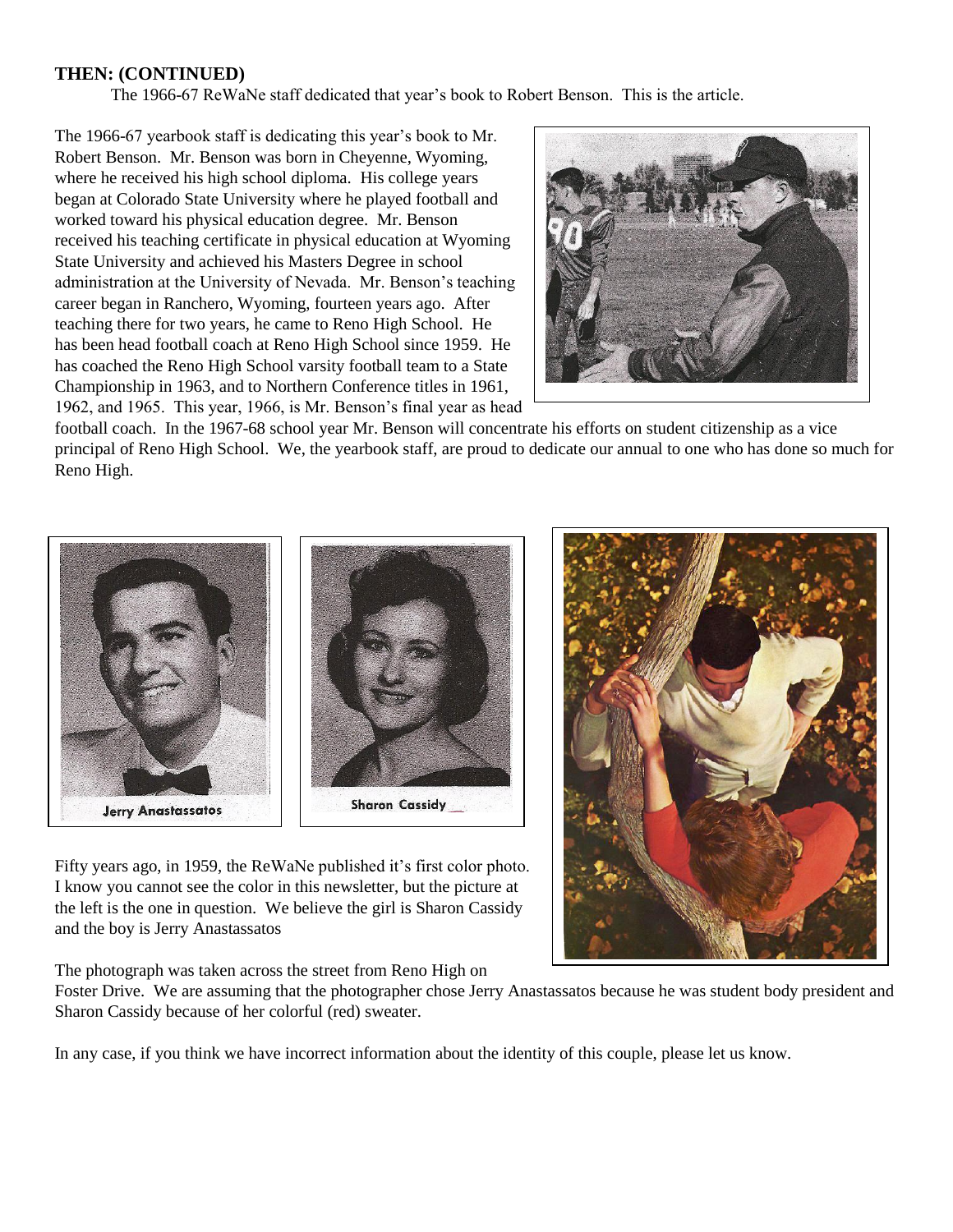#### **A crowd gathers: the RHSAA supports all our class reunions (By Karl Breckenridge)**

Three hundred twelve souls gathered late one night by the bygone pool of the Riverside Hotel. It was June 9, 1959; earlier in the evening John Tellaisha's Reno High band had beaten Elgar's "Pomp  $\&$ Circumstance" to death, the graduates received their diplomas from School Board Trustee Ed Reed, somebody said something about the wonder of life in general and the group stopped by the Riverside for a Luau on the way to complete the commencement ceremony at Windy Hill.

One among them, possibly Clark Santini for Clark was prone to such forethought, said, "This was so much fun we ought to get together in 50 years and do it again." And the crowd heeded his words, and shall indeed gather two blocks and 50 years from the Riverside at the Siena, then Newt Crumley's Holiday Hotel, on this Sept.12<sup>th</sup>. And we'll do it all over again. Sadly, we'll miss Clark. And Patsy and Lana. And Tommy J. and Mort and Terri Lee and Becky, Marilyn (Blakely) and Marilyn (Lewis). In all, we'll miss16 per cent of that Riverside Hotel Luau crew.

Your Reno High Alumni Association has played a vital part of the plans and preps for our upcoming Class of '59 Reunion, as it has for all reunions for a score of years – from the five-year Class of '97 reunion to all the "Golden Huskies" – 50-year reunions – for those of us a bit longer in the tooth. And, every three years for four cycles now, it has hosted the All-Class Reno High Reunion, a gathering for everyone who ever went to Reno High in either location on West Street or Booth.

The Alumni Association has dynamite records of all of us (and our teachers and the school staff and faculty). And photographs and "stuff" of all ilk – wanna see an old Block R jacket or a mid-1950s cheerleader costume, or the group photo of the 1953 ROTC Cadet Corps or your classes' forensic/debate team, or buy an old Re-Wa-Ne? The Alumni Museum's probably got them. This column's intent is to offer gratitude from our class to the RHSAA, and excite some of you with Golden Huskie reunions on the horizon to take advantage of this great – and somewhat unique – facility (few high schools in America have such a cool alumni organization!).

And, the research we've done – and one who hasn't yet put on a full-blown, 50-year reunion can't even imagine it – gets handed over to the alumni center for its database for classes that follow. Ferreting out a classmate who's changed surnames three times following her maiden name or a guy who's lived in seven homes due to military transfers, employment relocations and the caprice of life – we'll find them in the next few months. And it ain't always easy: We can get a classmate's street address and send them a flyer, only to have it come back stamped "*no mailbox*" by our friendly neighborhood post office. We later learn that if one has a P.O. Box he can't get mail at his house and good ol' Mr. Zip will haul a letter 2,500 miles back to Reno from New York before he'll put it in a street mailbox across town in Schenectady. Rules are rules. And, there's other little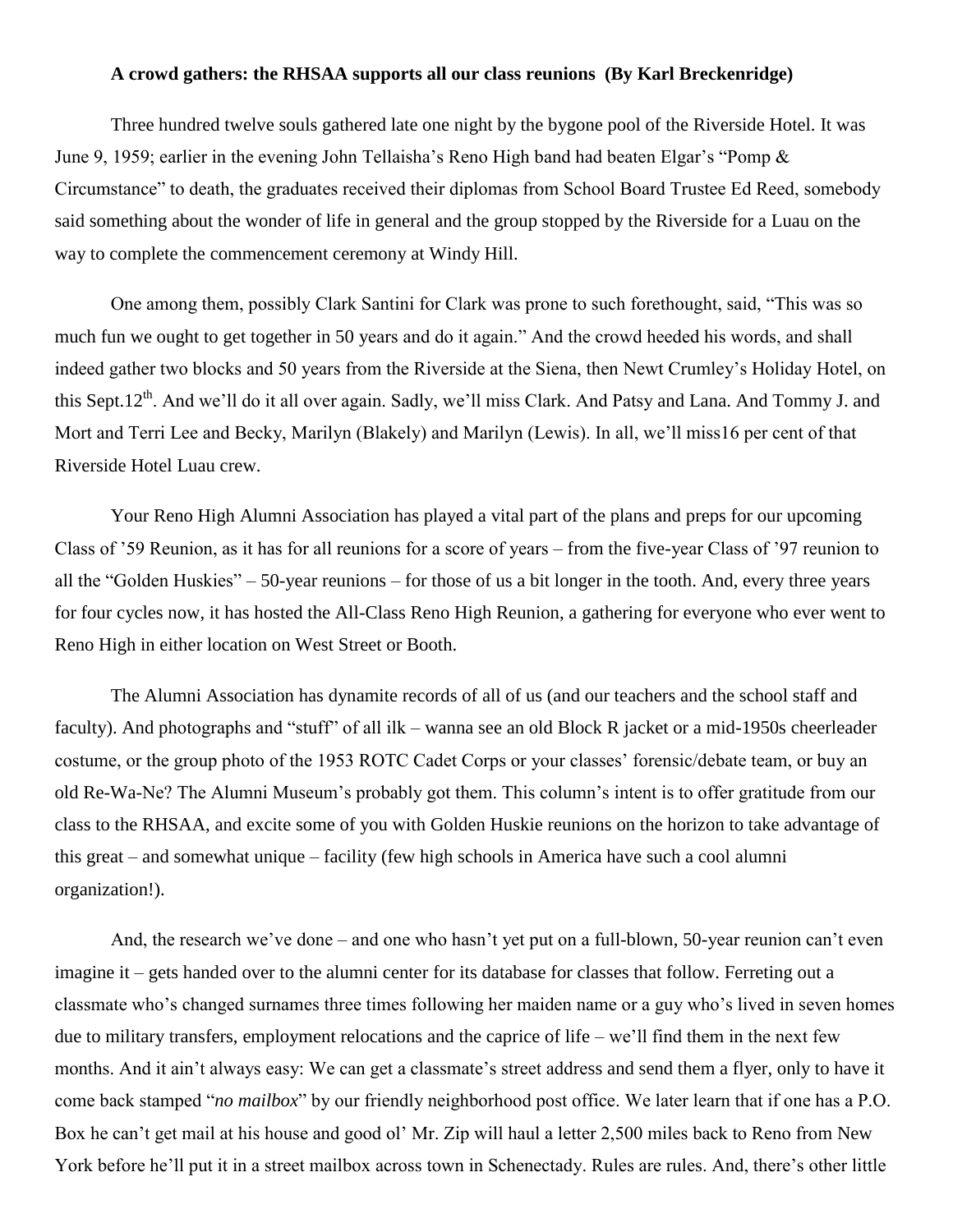idiosyncrasies to getting mail and information moved around; we've a few with "blocked" e-mail and as September approaches they're falling lower and lower on our priority.

We're in an interesting cusp of time: So many classmates have e-mail and internet capability, yet, so many don't. My younger son, RHS Class of '88, (the older one's '84) orchestrated their 20-year reunion last summer virtually paperless, if that's an adverb – MySpace or Facelift or some Web group I've never heard of. No U.S. Mail. And they had a ball. We 67-year-olds, on the other hand, have had so far seven reports of classmates fatally injured when the instructions on our reunion website read simply: "*find the reunion document to your desktop, put the little arrow on it and click "print" with your mousie then fill in what comes out of the printer with your Crayola and mail it back to us with some money…"* Five classmates so far were found with USB cables throttling their windpipes or lightning bolt strikes on their kitchen tables, and two vanished completely. All will be honored at our reunion gathering. Such are the fortunes of trying to move the Class of '59 into the 21st Century. (In some truth, our web-to-mail acceptance has been about 25% web/75% snail-mail.)

The Reno High Alumni Center has provided us safe haven for our five, so far, monthly organizational meetings, with a wonderful atmosphere to work in, table space, creature comforts like a refrigerator, a copy machine and basic office "stuff" – stamp pads, staplers, hole punches – the stuff one takes for granted until one (or twenty) starts to put eight documents into each of 260 envelopes then stamp and label them for a class-mass mailing. Each year's "Golden Huskies" class – those celebrating their  $50<sup>th</sup>$  reunion – is allotted a glass cabinet, with copious wall space surrounding it for pictures – to enshrine and display the treasures and ephemera unique to their class, lockable in case someone wants to loan something really priceless like a pressed corsage from a favored date for a Junior Assembly dance. (Cue in the Statler Brothers: He's now married for 47 years to the Huskiettes' former laundress, but those memories are why we put ourselves through the whole reunion ritual.) Our Class of '59 website, sophomoric as it may be, has some interior pictures of the alumni museum if you haven't visited it yet at www.karlbreckenridge.com/reunion.htm . As has now become traditional with most class reunions, we'll gather there the Sunday morning following our dinner/dance for coffee and doughnuts. C'mon down, September  $13<sup>th</sup>$  and join us – we're all in this together.

On the score of reunion preparation, we've learned and prospered from the organizational experience of classes preceding us, in our case from the Class of '56-on for we knew them as the vaunted "older classmates" when we started RHS in 1956. The Class of '58 had an incredible "yearbook" put together by Jerry Gribble and Georgia (Teskey) Tachoires, one I hope we can emulate – it's a dandy. Kay (Ducker) Galbraith won't admit it but she's our chairman (we didn't have *chairpersons* in 1959!) We'll have a few favorite teachers – Miss Menu, (OK, now Mrs. Kimball and still foxy 50 years later), Mr. Marean, Mr. Benson and a maybe a few more are interested in cutting the rug at the Siena in September. Hey, this might work yet!!

We'll have a ball. And, we thank the RHSAA for playing a huge role in making it happen...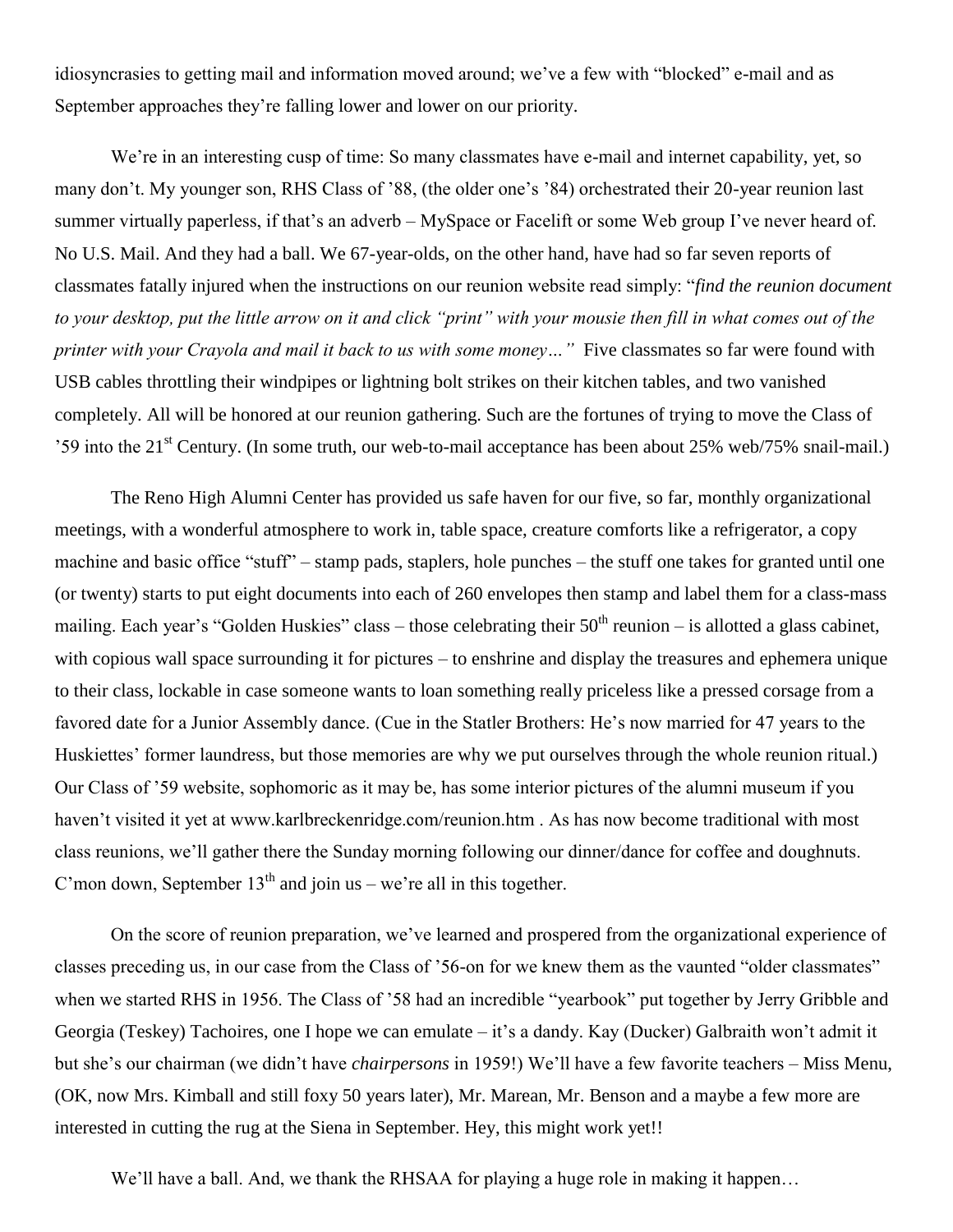# **Article from Red & Blue – October 26, 1978**

Alumni from Class of '04 and '07 recall days as students

What is the most impressive change In Reno High School over the last decade?

 ―The hugeness" says Edna Folsom Evans, Class of 1904. Her sister. Ethel Folsom Curnow, . Class of 1907, agrees. "The size of the school, naturally would be the biggest difference. The cafeteria itself is as big as our school was."

 Mrs. Evans also points out that plumbing and heating are not the same as when she attended the high school. "There used to be a well out in the middle of the South gate and everybody in town got well water from that well."

 As for subjects taught at that time — "Reading, writing and 'rithmatic." But Mrs. Evans says she really didn't favor one subject above the other. "I was into everything."

 Basketball took up a lot of her time, especially since she was captain of the team, as well as playing center. The 5' 4" star recalls, "I could Jump, I'm telling you." One game, an opposition member went up with the ball to make a basket and Mrs. Evans leaped up and took the ball from her. I remember, she yelled, "you little squirt!"

It's a memory Oat makes her laugh, and she also chuckles about the yearbook prophecy for her. "They said I was going to be a fortune teller,"

But the prediction didn't come true. "I married the best looking guy in the class and did housekeeping on a ranch out in Northern Plumas."

As for Mrs. Curnow's prediction, "I haven't thought about it in years." But she is happy with the outcome of her career. "I taught at the old Brown school here. That was my first teaching job, and then I went into teaching at Reno. In 1913 I got married and moved away, and I've been teaching here, there and everywhere."

It's obvious from her face that she loved the work. "I like to see a youngster not knowing anything, and then see him when he wakes up and learns," she said. "I love It."

AND SHE has equally fond feelings about being a student at Reno High School, though she can't chose which class she liked best.

"I don't know. English, languages were all my favorites. I was best in mathematics. I won a prize for elocution on Ben Hur's chariot race." said Mrs. Curnow who added that she has an equally difficult time choosing a favorite piece of literature.

Like her sister, she was active in basketball and she has good memories of being raised in Reno with her two sisters and three brothers.

"There were six of us. but we always had a good dress that we went to school and church in.

Mrs. Curnow said she wore "just anything," but said It was quite different from the dress style of today. "There's a lot in the dress," she said, noting that current styles help to make the students seem older than they did in her day.

"They look older and they act older. Maybe it's because so much is expected of them.

She obviously enjoyed talking to the many students that came up to her during Reno High School's Centennial open house, and both sisters said of the celebration, "It's magnificent!

*Ethel Curnow*